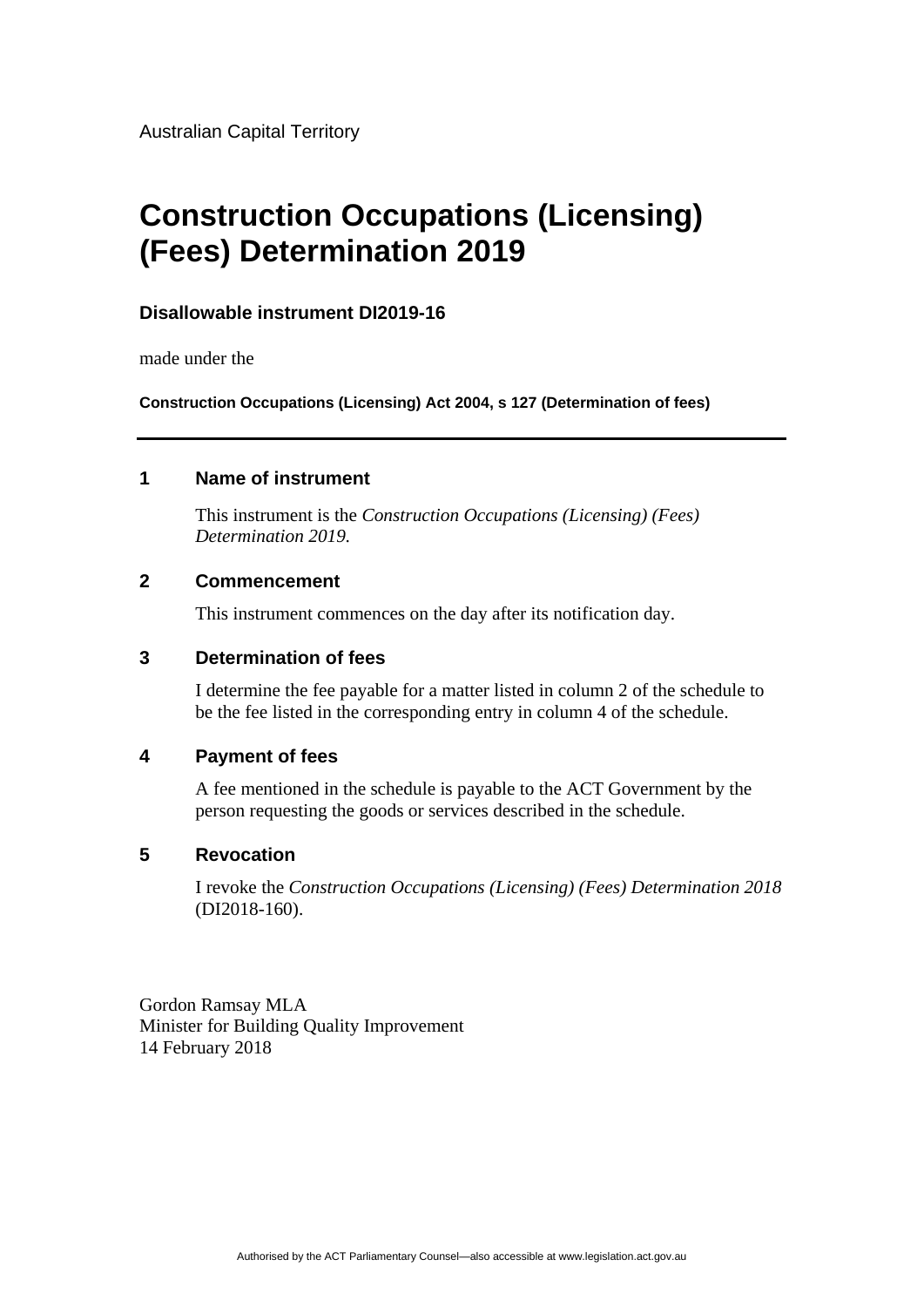| <b>Column 1</b>                                         | Column <sub>2</sub>                                                                                                                                                                                                                                                                   | Column 3                                      | Column 4                                      |
|---------------------------------------------------------|---------------------------------------------------------------------------------------------------------------------------------------------------------------------------------------------------------------------------------------------------------------------------------------|-----------------------------------------------|-----------------------------------------------|
| <b>Relevant</b><br><b>Section for</b><br>which a fee is | Description of Matter for which fee is<br>payable                                                                                                                                                                                                                                     | <b>Fee Payable</b><br><b>GST</b> exempt<br>\$ | <b>Fee Payable</b><br><b>GST</b> exempt<br>\$ |
| payable                                                 |                                                                                                                                                                                                                                                                                       | 2017-2018                                     | 2018-2019                                     |
| (for<br>information<br>only)                            |                                                                                                                                                                                                                                                                                       | (for<br>information<br>only)                  |                                               |
| Section 17                                              | Application fee for an individual licence in<br>the construction occupation of <b>Builder</b><br>Occupation Classes A, B and C, if the<br>application is made online.                                                                                                                 | 439.00                                        | 800.00                                        |
| Section 17                                              | Application fee for an individual licence in<br>the construction occupation of Builder,<br>Occupation Classes A, B and C, if the<br>application is made in person or via post.                                                                                                        | 482.00                                        | 840.00                                        |
| Section 17                                              | Application fee for an individual licence in<br>the construction occupation of <b>Builder</b><br>Occupation Class D, if the application is<br>made online.                                                                                                                            | 439.00                                        | 450.00                                        |
| Section 17                                              | Application fee for an individual licence in<br>the construction occupation of Builder<br><b>Construction Occupation Class D, if the</b><br>application is made in person or via post.                                                                                                | 482.00                                        | 494.00                                        |
| Section 17                                              | Application fee for an individual licence in<br>the construction occupation of <b>Building</b><br>Assessor, Building Surveyor, Electrician,<br><b>Gas Appliance Worker, Plumbing Plan</b><br>Certifier or Works Assessor, if the<br>application is made online.                       | 233.00                                        | 239.00                                        |
| Section 17                                              | Application fee for an individual licence in<br>the construction occupation of <b>Building</b><br><b>Assessor, Building Surveyor, Electrician,</b><br><b>Gas Appliance Worker, Plumbing Plan</b><br>Certifier or Works Assessor, if the<br>application is made in person or via post. | 255.00                                        | 261.00                                        |
| Section 17                                              | Application fee for an individual licence in<br>one or more of the construction occupations<br>Plumber, Drainer and Gasfitter, if the<br>application is made online.                                                                                                                  | 233.00                                        | 239.00                                        |
| Section 17                                              | Application fee for an individual licence in<br>one or more of the following construction<br>occupations: Plumber, Drainer and<br>Gasfitter, if the application is made in<br>person or via post.                                                                                     | 255.00                                        | 261.00                                        |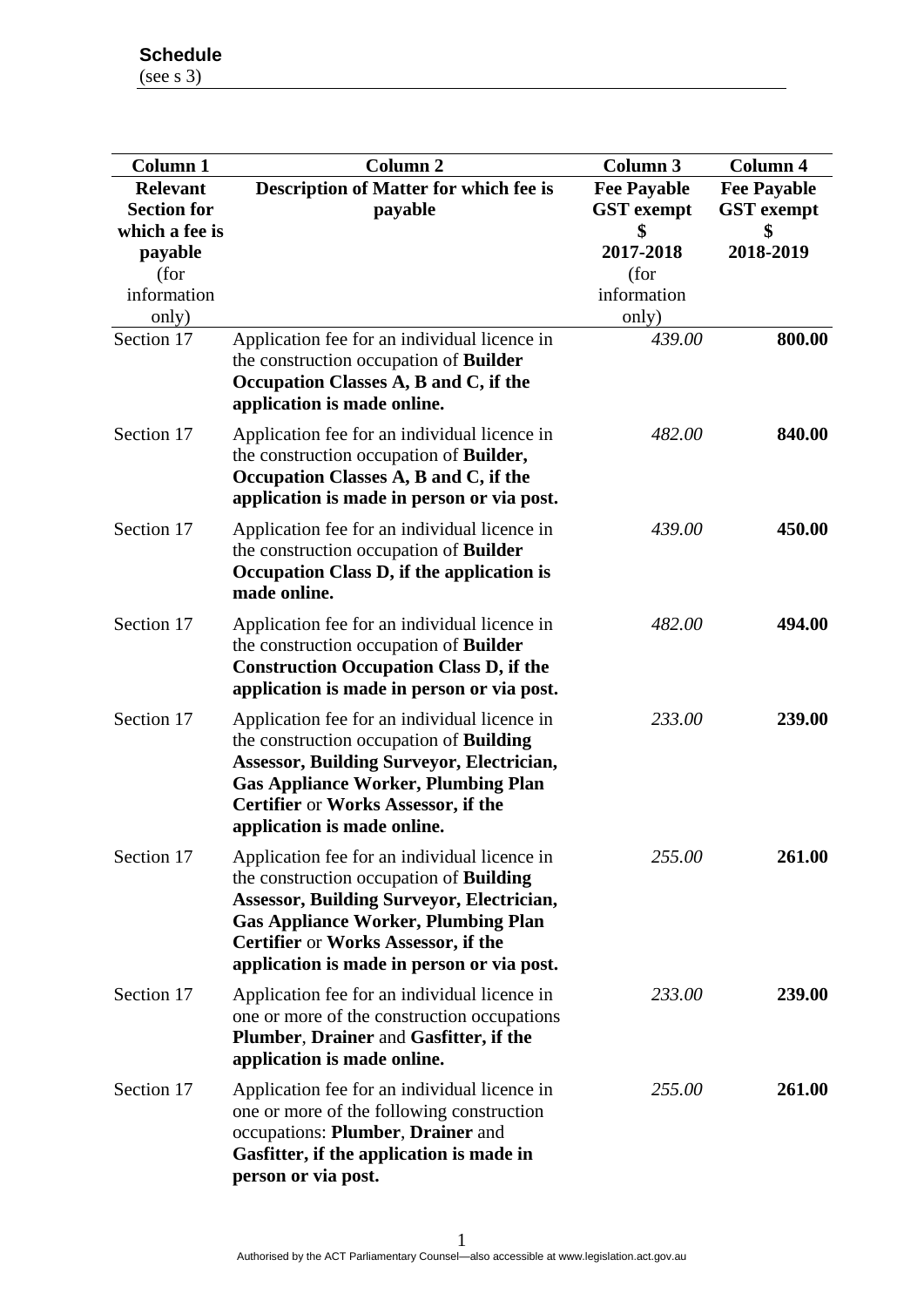| <b>Column 1</b><br><b>Relevant</b><br><b>Section for</b><br>which a fee is<br>payable<br>(for<br>information | <b>Column 2</b><br>Description of Matter for which fee is<br>payable                                                                                                                                                                   | <b>Column 3</b><br><b>Fee Payable</b><br><b>GST</b> exempt<br>\$<br>2017-2018<br>(for<br>information | Column 4<br><b>Fee Payable</b><br><b>GST</b> exempt<br>\$<br>2018-2019 |
|--------------------------------------------------------------------------------------------------------------|----------------------------------------------------------------------------------------------------------------------------------------------------------------------------------------------------------------------------------------|------------------------------------------------------------------------------------------------------|------------------------------------------------------------------------|
| only)                                                                                                        |                                                                                                                                                                                                                                        | only)                                                                                                |                                                                        |
| Section 17                                                                                                   | Application fee for a partnership or<br>corporation licence in the construction<br>occupation of Builder, if the application is<br>made online.                                                                                        | 523.00                                                                                               | 536.00                                                                 |
| Section 17                                                                                                   | Application fee for a partnership or<br>corporation licence in the construction<br>occupation of Builder, if the application is<br>made in person or via post.                                                                         | 575.00                                                                                               | 589.00                                                                 |
| Section 17                                                                                                   | Application fee for a partnership or<br>corporation licence in the construction<br>occupation of Building Surveyor,<br>Electrician, Plumbing Plan Certifier or<br>Works Assessor, if the application is made<br>online.                | 146.00                                                                                               | 150.00                                                                 |
| Section 17                                                                                                   | Application fee for a partnership or<br>corporation licence in the construction<br>occupation of Building Surveyor,<br>Electrician, Plumbing Plan Certifier or<br>Works Assessor, if the application is made<br>in person or via post. | 160.00                                                                                               | 164.00                                                                 |
| Section 17                                                                                                   | Application fee for a partnership or<br>corporation licence in one or more of the<br>construction occupations Drainer, Gasfitter<br>and <b>Plumber</b> , if the application is made<br>online.                                         | 146.00                                                                                               | 150.00                                                                 |
| Section 17                                                                                                   | Application fee for a partnership or<br>corporation licence in one or more of the<br>construction occupations Drainer, Gasfitter<br>and Plumber, if the application is made in<br>person or via post.                                  | 160.00                                                                                               | 164.00                                                                 |
| Section 17                                                                                                   | Application fee for a licence in the<br>occupation class of Owner Builder for a<br>class 1 or class 2 structure, if the<br>application is made online.                                                                                 | 233.00                                                                                               | 239.00                                                                 |
| Section 17                                                                                                   | Application fee for a licence in the<br>construction occupation <b>Builder</b> occupation<br>class Owner Builder for a class 1 or class 2<br>structure, if the application is made in                                                  | 251.00                                                                                               | 257.00                                                                 |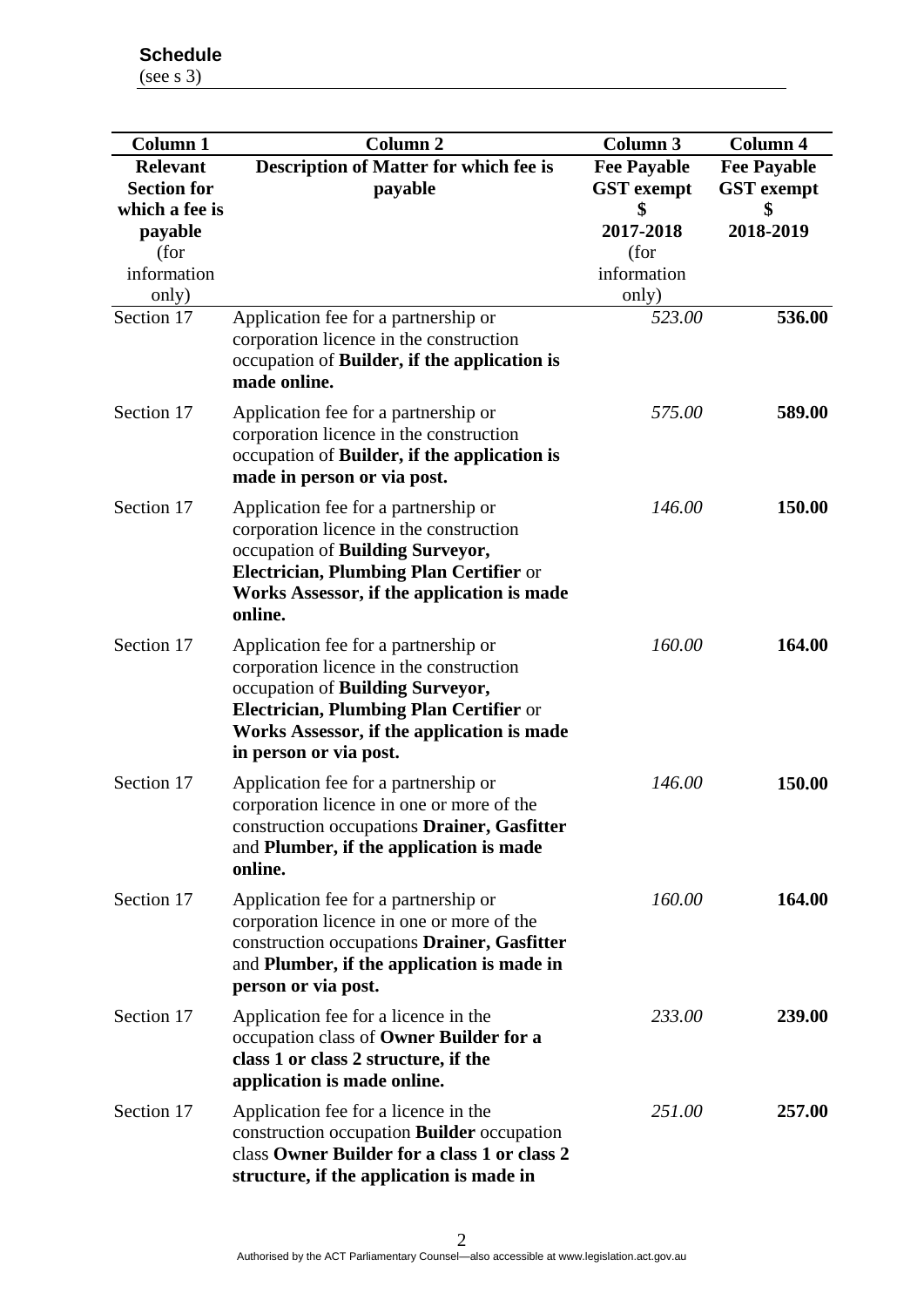| <b>Column 1</b><br><b>Relevant</b><br><b>Section for</b><br>which a fee is | Column <sub>2</sub><br><b>Description of Matter for which fee is</b><br>payable                                                                                                                                          | Column 3<br><b>Fee Payable</b><br><b>GST</b> exempt | Column 4<br><b>Fee Payable</b><br><b>GST</b> exempt<br>\$ |
|----------------------------------------------------------------------------|--------------------------------------------------------------------------------------------------------------------------------------------------------------------------------------------------------------------------|-----------------------------------------------------|-----------------------------------------------------------|
| payable<br>(for<br>information<br>only)                                    |                                                                                                                                                                                                                          | 2017-2018<br>(for<br>information<br>only)           | 2018-2019                                                 |
|                                                                            | person or via post.                                                                                                                                                                                                      |                                                     |                                                           |
| Section 17                                                                 | Application fee for a licence in the<br>construction occupation <b>Builder</b> occupation<br>class Owner Builder for a class 10a<br>structure only, if the application is made<br>online.                                | 174.00                                              | 178.00                                                    |
| Section 17                                                                 | Application fee for a licence in the<br>construction occupation Builder occupation<br>class of Owner Builder for a class 10<br>structure only, if the application is made in<br>person or via post.                      | 182.00                                              | 187.00                                                    |
| Section 127                                                                | Fee for each month the expiry date for an<br>individual licence is adjusted to align the<br>expiry dates of construction occupations<br>licence the applicant holds.                                                     | 24.00                                               | 25.00                                                     |
| Section 17                                                                 | Licence term fee for a period of one (1) year<br>for an individual licence in the construction<br>occupation of Builder (other than Owner-<br><b>Builder class) and Building Surveyor.</b>                               | 306.00                                              | 314.00                                                    |
| Section 17                                                                 | Licence term fee for a period of one (1) year<br>for licences in construction occupations<br><b>Building Assessor, Electrician, Gas</b><br><b>Appliance Worker, Plumbing Plan</b><br><b>Certifier or Works Assessor.</b> | 245.00                                              | 251.00                                                    |
| Section 17                                                                 | Licence term fee for a period of one (1) year<br>for one or more of the construction<br>occupations Drainer, Gasfitter and<br>Plumber.                                                                                   | 245.00                                              | 251.00                                                    |
| Section 17                                                                 | Licence Term fee for a period of three $(3)$<br>years for an individual licence in the<br>construction occupation Builder (other than<br><b>Owner-Builder class).</b>                                                    | 829.00                                              | 850.00                                                    |
| Section 17                                                                 | Licence Term fee for a period of three $(3)$<br>years for construction occupations<br><b>Electrician or Gas Appliance Worker.</b>                                                                                        | 552.00                                              | 566.00                                                    |
| Section 17                                                                 | Licence Term fee for a period of three $(3)$<br>years for one or more of the construction                                                                                                                                | 552.00                                              | 566.00                                                    |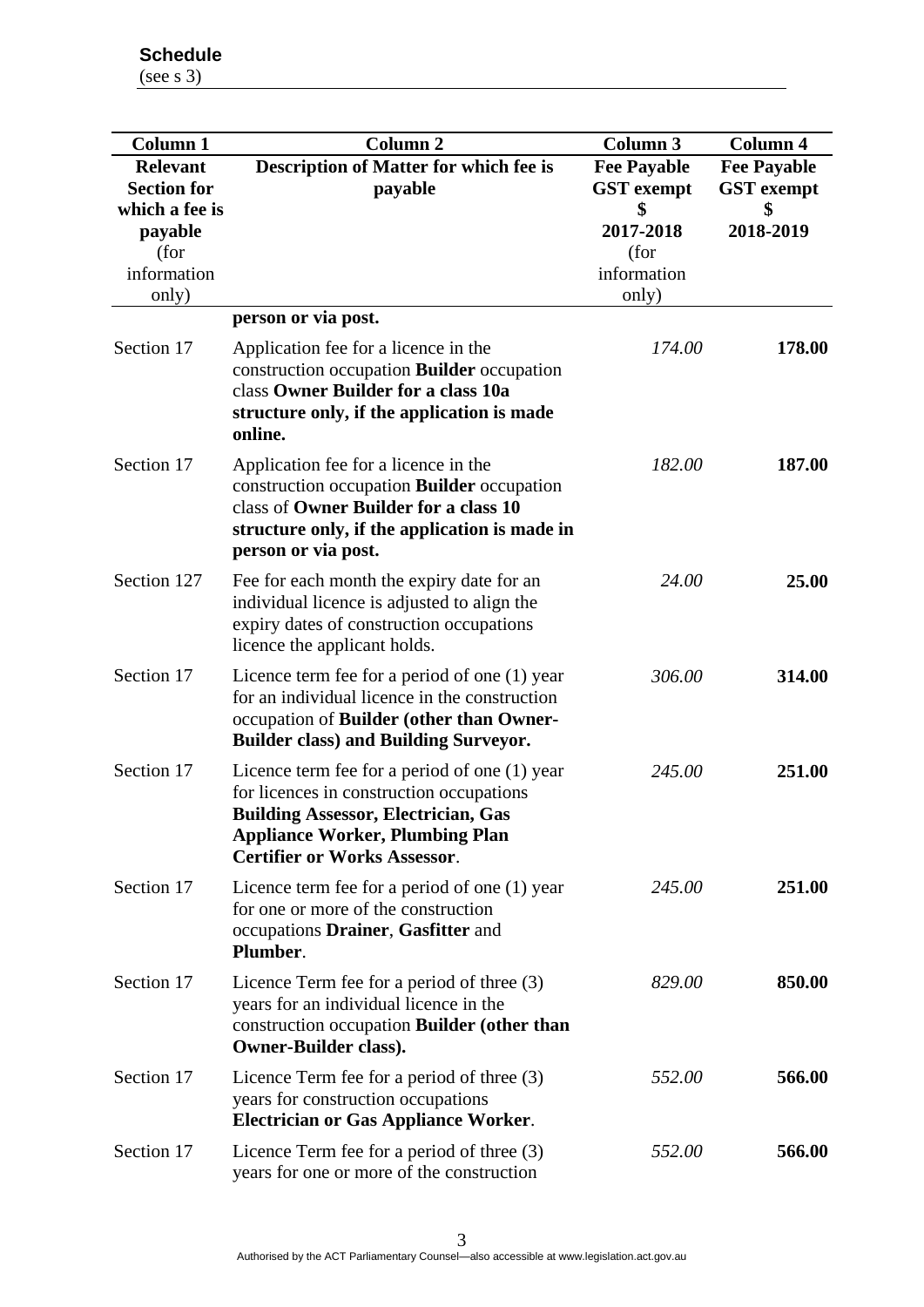| Column 1                                                                                           | <b>Column 2</b>                                                                                                                                                                                                                                                                                                                                                                                                                                                                           | Column 3                                                                             | Column 4                                                   |
|----------------------------------------------------------------------------------------------------|-------------------------------------------------------------------------------------------------------------------------------------------------------------------------------------------------------------------------------------------------------------------------------------------------------------------------------------------------------------------------------------------------------------------------------------------------------------------------------------------|--------------------------------------------------------------------------------------|------------------------------------------------------------|
| <b>Relevant</b><br><b>Section for</b><br>which a fee is<br>payable<br>(for<br>information<br>only) | <b>Description of Matter for which fee is</b><br>payable                                                                                                                                                                                                                                                                                                                                                                                                                                  | <b>Fee Payable</b><br><b>GST</b> exempt<br>2017-2018<br>(for<br>information<br>only) | <b>Fee Payable</b><br><b>GST</b> exempt<br>\$<br>2018-2019 |
|                                                                                                    | occupations Drainer, Gasfitter and<br>Plumber.                                                                                                                                                                                                                                                                                                                                                                                                                                            |                                                                                      |                                                            |
| Section 17                                                                                         | Licence fee for a licence under any<br>construction occupation or occupation class,<br>or endorsement on a licence for inspectors<br>employed by the Territory if the licence or<br>endorsement is required as part of their<br>employment.                                                                                                                                                                                                                                               | Nil                                                                                  | <b>Nil</b>                                                 |
| Section 17                                                                                         | Application fee for a licence in construction<br>occupation Building Assessor, Building<br><b>Surveyor, Plumbing Plan Certifier or</b><br><b>Works Assessor</b> , if the applicant previously<br>held a licence in the same occupation or<br>occupation class, and the licence has expired,<br>other than as a result of occupational<br>discipline or refusal to renew the licence, and<br>the date the licence expired is not greater than<br>one year before the date of application.  | 62.00                                                                                | 64.00                                                      |
| Section 17                                                                                         | Application fee for a licence in construction<br>occupation Builder - Class D, Gas<br><b>Appliance Worker, Electrician, Drainer,</b><br>Gasfitter or Plumber, if the applicant that<br>previously held a licence in the same<br>occupation or occupation class, if the licence<br>expired other than as a result of occupational<br>discipline or refusal to renew the licence, and<br>the date the licence expired is not greater than<br>five (5) years before the date of application. | 62.00                                                                                | 64.00                                                      |
| Section 17                                                                                         | Application fee for an individual licence in<br>any construction occupation licence, if the<br>application is made under the principles of<br>mutual recognition.                                                                                                                                                                                                                                                                                                                         | 233.00                                                                               | 239.00                                                     |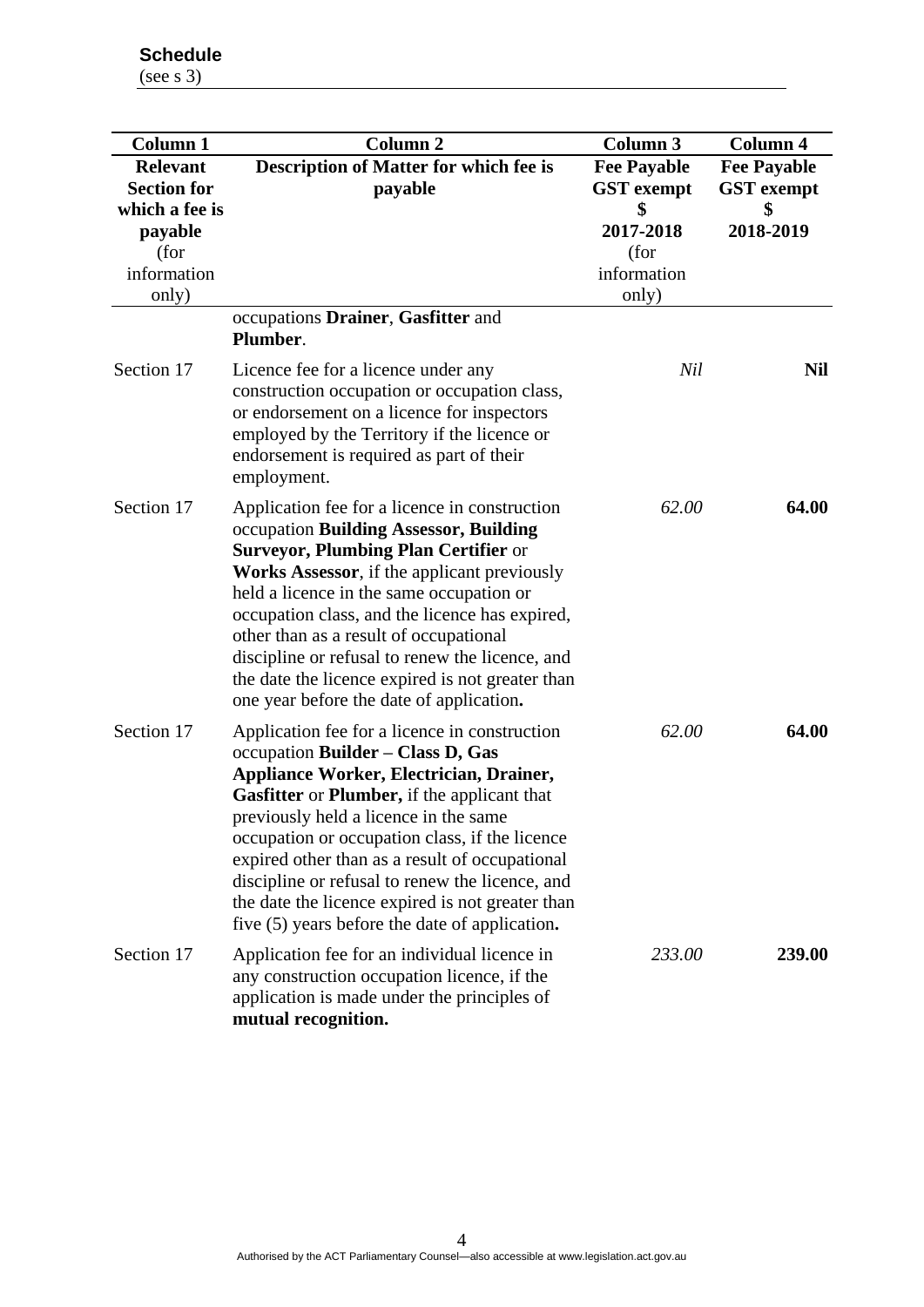| <b>Column 1</b>                                         | <b>Column 2</b>                                                                                                                                                                                                                                                                                                                                                                                  | Column 3                                | Column 4                                |
|---------------------------------------------------------|--------------------------------------------------------------------------------------------------------------------------------------------------------------------------------------------------------------------------------------------------------------------------------------------------------------------------------------------------------------------------------------------------|-----------------------------------------|-----------------------------------------|
| <b>Relevant</b><br><b>Section for</b><br>which a fee is | <b>Description of Matter for which fee is</b><br>payable                                                                                                                                                                                                                                                                                                                                         | <b>Fee Payable</b><br><b>GST</b> exempt | <b>Fee Payable</b><br><b>GST</b> exempt |
| payable                                                 |                                                                                                                                                                                                                                                                                                                                                                                                  | 2017-2018                               | 2018-2019                               |
| (for<br>information                                     |                                                                                                                                                                                                                                                                                                                                                                                                  | (for<br>information                     |                                         |
| only)                                                   |                                                                                                                                                                                                                                                                                                                                                                                                  | only)                                   |                                         |
| Section 17                                              | Application fee for a licence in construction<br>occupation in occupation class A, B or C, if<br>the applicant previously held a licence in the<br>same occupation class, and the licence<br>expired other than as a result of occupational<br>discipline or refusal to renew the licence, and<br>the date the licence expired is not greater than<br>six months before the date of application. | 62.00                                   | 414.00                                  |
| Section 30                                              | Application for specialist building work<br>endorsement                                                                                                                                                                                                                                                                                                                                          | 237.00                                  | 243.00                                  |
| Section 31                                              | Application for backflow prevention testing<br>endorsement                                                                                                                                                                                                                                                                                                                                       | 63.00                                   | 65.00                                   |
| Section 31A                                             | Application for additional software<br>endorsement                                                                                                                                                                                                                                                                                                                                               | 63.00                                   | 65.00                                   |
| Section 31B                                             | Application for gas appliance work                                                                                                                                                                                                                                                                                                                                                               | 63.00                                   | 65.00                                   |
| Section 127                                             | Fee for the replacement of a licence card                                                                                                                                                                                                                                                                                                                                                        | 49.00                                   | 50.00                                   |
| Section 127                                             | Fee for the change of details where a new<br>licence card is required                                                                                                                                                                                                                                                                                                                            | 49.00                                   | 50.00                                   |
| Section 127                                             | Application Fee for the appointment of a<br>nominee or nominees, if the appointment is<br>not at the time of application for the relevant<br>corporation or partnership licence application                                                                                                                                                                                                      | 24.00                                   | 25.00                                   |
| Section 8A                                              | Energy efficiency rating statement lodgement<br>fee - for the Civil Law (Sale of Residential<br>Property) Act 2003 or Residential Tenancies<br>Act 1971                                                                                                                                                                                                                                          | 34.00                                   | 35.00                                   |
| Section 8A                                              | Energy efficiency certificate lodgement fee -<br>for a class 2 sole occupancy unit or class 4<br>part of a building for compliance with the<br>Building Act 2004 (up to and including 5<br>resubmissions/revisions)                                                                                                                                                                              | 32.00                                   | 33.00                                   |
| Section 8A                                              | Energy efficiency certificate lodgement fee -<br>for class 1 and associated class 10 buildings<br>(up to and including 5<br>resubmissions/revisions)                                                                                                                                                                                                                                             | 45.00                                   | 46.00                                   |